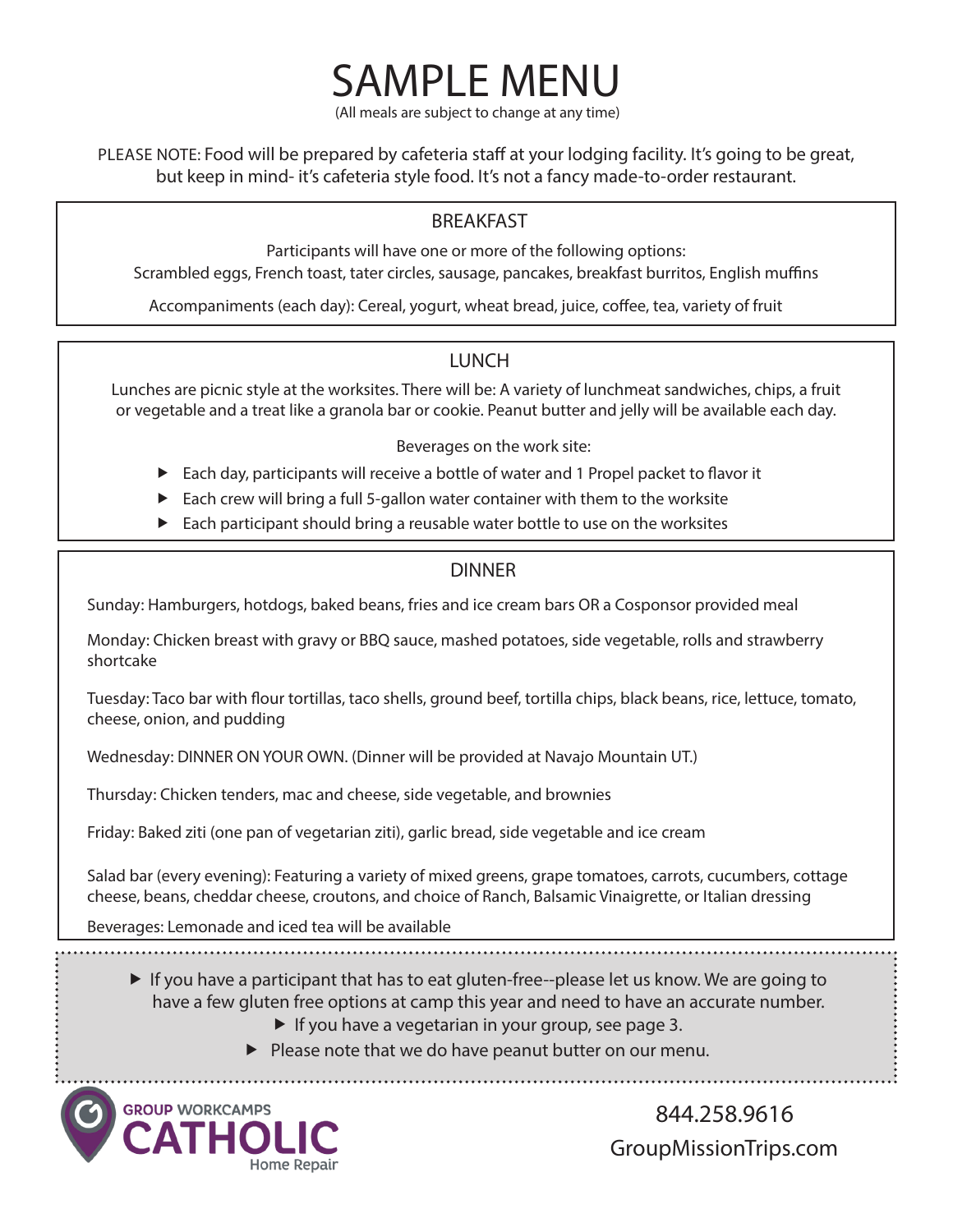# FOOD RESTRICTIONS

Group Mission Trips understands there are many people with dietary restrictions and food allergies. We want our staff and participants to work together to provide a safe environment for anyone with food restrictions.

## DIETARY RESTRICTIONS:

- $\blacksquare$  If a participant has a food allergy or restriction, their Trip Leader should ensure they've seen GMT's Sample Menu. They can see what will be served each day and decide what supplement meals/snack items they'll need to bring.
- If a participant must eat gluten-free, please let GMT know either by calling or via the online Dashboard prior to camp.
- If a participant needs to bring supplement meals or snacks to accompany the GMT menu, there cannot be a reduction in registration fees since GMT purchases food in bulk. Camp staff will assist by providing space for additional food in the kitchen or in another designated storage area.
- If the food allergy is severe, the Youth Leader should notify GMT either by calling or via the online Dashboard prior to camp. Depending on the severity, the participant may need to be assigned to a crew with another person from their own group who understands their food restrictions. The participant should inform the rest of their crew about their food restrictions too, should an emergency arise.
- **Participants need to bring any medication they need (ie EpiPens).**
- **Participants may want to bring their own small cooler to keep their lunch separate** from the others on their crew.
- Cafeteria staff will be able to provide ingredient information prior to each meal at camp. There will be signs posted in the cafeteria each day at camp that list vegetarian options. Please also see the next page.
- If you have any questions, please feel free to call us at 844.258.9616.

Please see the next page for vegetarian options.



 844.258.9616 GroupMissionTrips.com